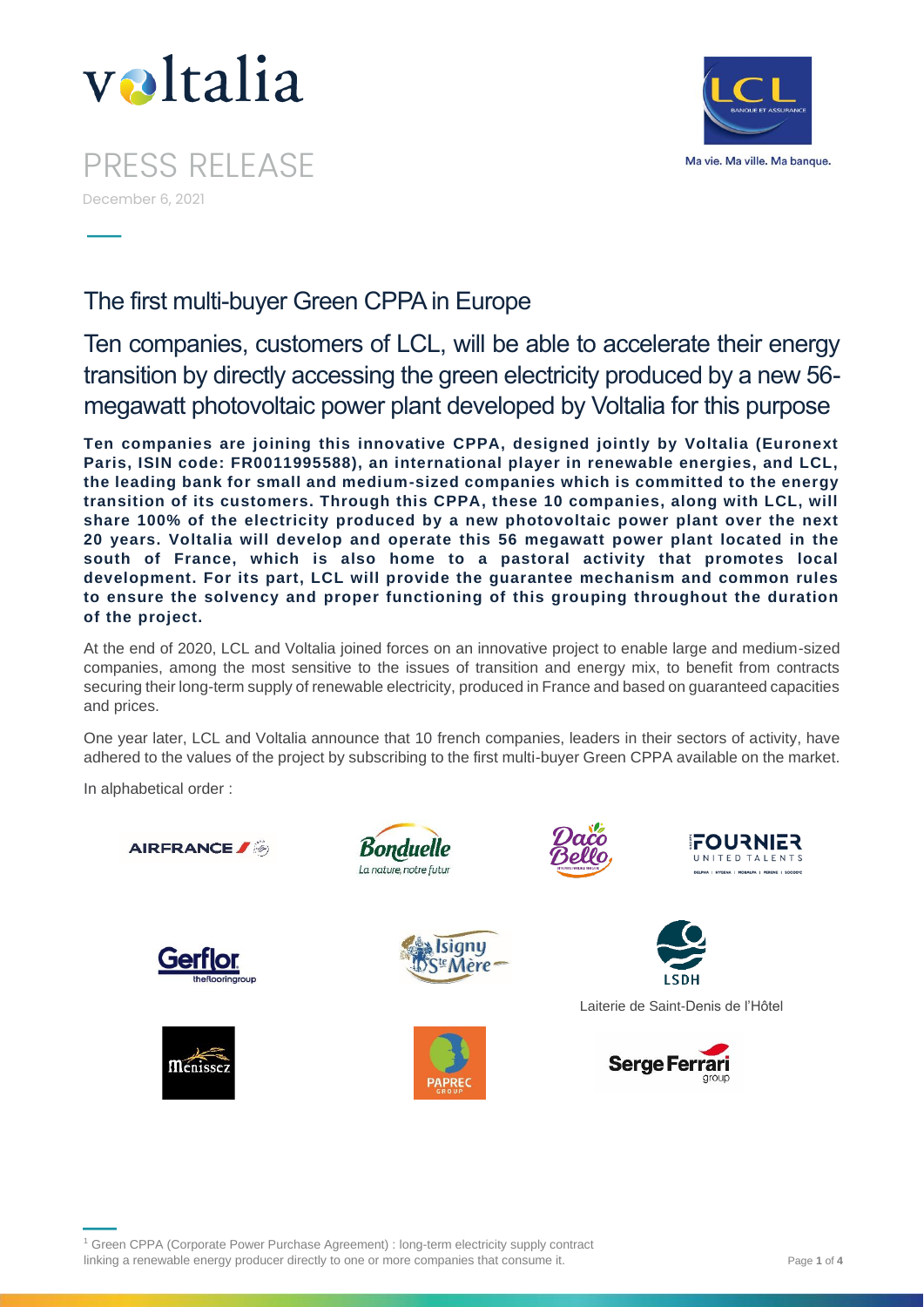



PRESS RELEASE December 6, 2021

# **This initiative paves the way for new developments in corporate energy transition and independence at a time when these two factors are in the spotlight.**

*"This project was born of the desire to give our corporate customers direct and competitive access to green energy of guaranteed origin, volume and price. It was a daring challenge, but everyone's enthusiasm enabled us to overcome the obstacles and bring this first Green CPPA to life. Many thanks to the 10 participating companies who have demonstrated a first-rate environmental commitment and a remarkable forefront spirit. This CPPA is also further proof of LCL's commitment to provide concrete support to its corporate customers in their efforts to achieve the energy transition and sustainable economy, as supported by the LCL Smart-Business open-banking program"*, said Olivier Nicolas, Member of the Executive commitee Corporates - Wealth - ESG.

*"Voltalia is a company whose objective is to offer renewable and competitive energy to as many people as possible. This is why it is a pioneer in setting up a multi-buyer Green CPPA that is unprecedented in Europe, enabling companies of different sizes to become involved in the energy transition",* said Sébastien Clerc, CEO of Voltalia.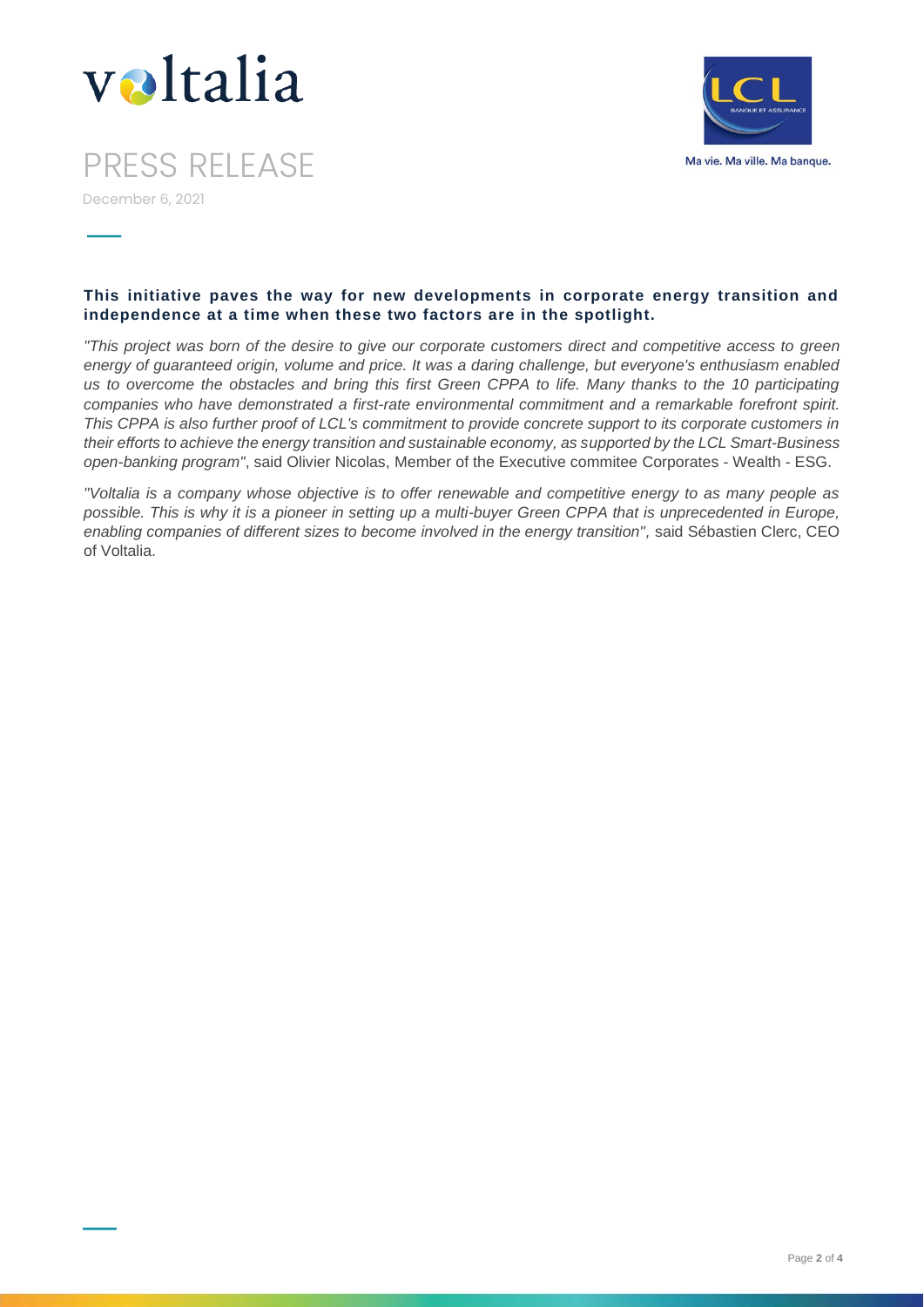



PRESS RELEASE December 6, 2021

# **More information**

# **Benefits of the** *Green CPPA*

### **Democratizing access to competitive green electricity...**

Voltalia provides green electricity at a competitive price to the group's customers. The multi-buyer scheme allows for an economy of scale by pooling the needs of companies.

## **Get involved in a concrete and sustainable action in favor of the environment...**

By opening up the possibility of consuming green energy to a larger number of economic players, Voltalia and LCL hope to trigger a virtuous circle of consumption among the bank's partners, regardless of their size or sector. In this way, the companies are confirming their commitment to CSR, by enabling the construction of an additional solar power plant on the national grid.

### **...Contribute to the local economy**

The 56-megawatt photovoltaic power plant will be located in southern France. It will be home to an agricultural activity, adding a local co-development dimension to this project, in line with Voltalia's mission to "improve the global environment by promoting local development. Voltalia is responsible for the construction and operation of the plant.

# **The 10 partners**

- **Air France**, national airline and international player in air transport;
- **Bonduelle**, international player in plant products preserved by natural processes;
- **Daco Bello**, company specialized in the food industry;
- **Groupe Fournier**, manufacture and distribution of kitchen and bathroom furniture and custom-made fittings;
- **Gerflor**, specialized in the design, manufacture and sale of floor coverings;
- **Isigny-Sainte-Mère**, cooperative specialized in the manufacture of dairy products;
- **Laiterie de Saint-Denis de l'Hôtel**, company specialized in in the packaging of liquid food;
- **Menissez**, a major french player in industrial bakery;
- **Paprec**, company of collection and recycling of industrial and household waste;
- **Serge Ferrari**, designer, developer and manufacturer of innovative composite fabrics for light architectural and outdoor applications.